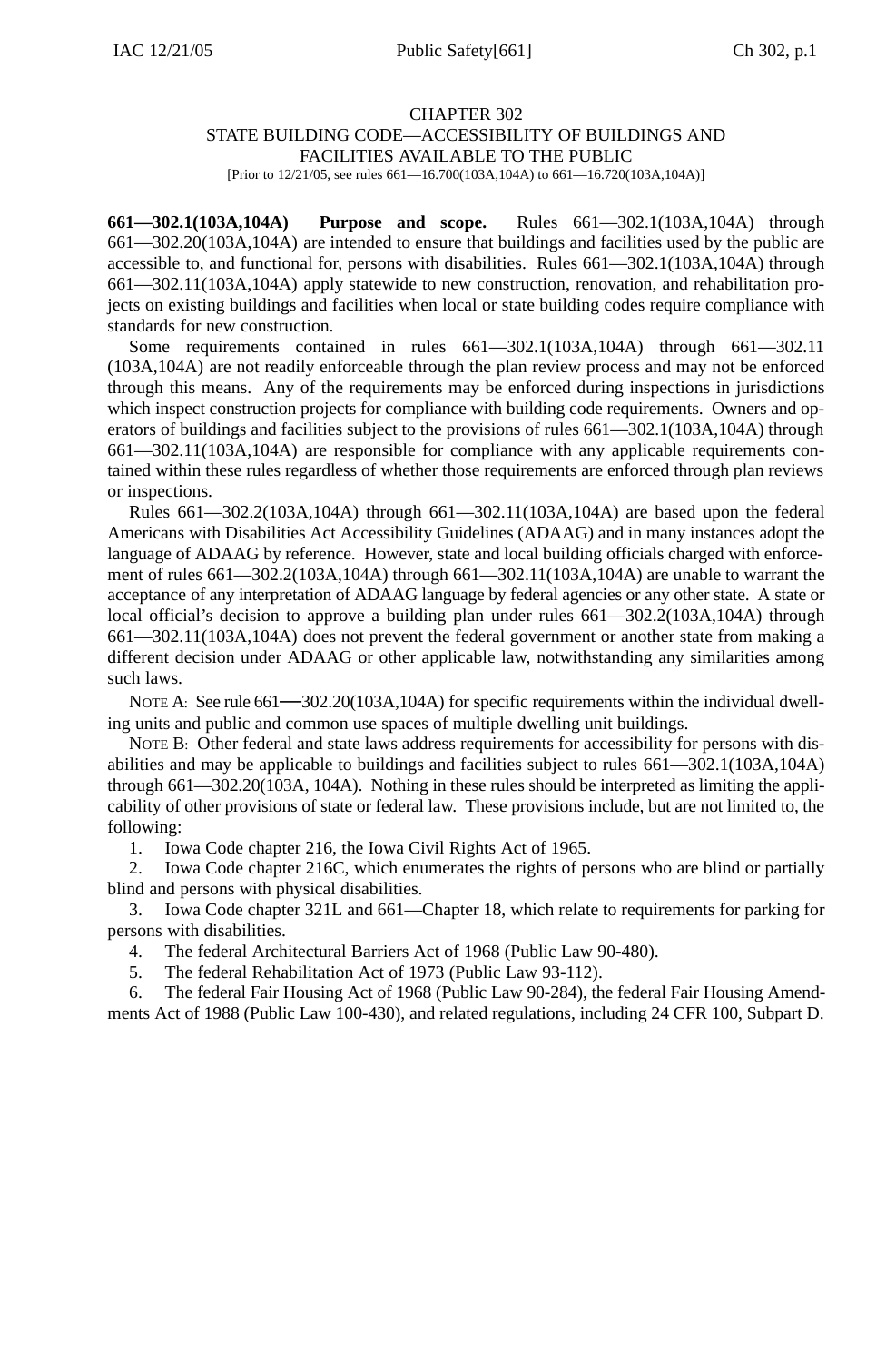**661—302.2(103A,104A) Definitions.** The following definitions are adopted for purposes of rules 661—302.1(103A,104A) through 661—302.20(103A,104A).

NOTE: Many of these definitions have been taken from or adapted from ADAAG.

*"Access aisle"* means an accessible pedestrian space between elements, such as parking spaces, seating, and desks, which provides clearances appropriate for use of the elements.

*"Accessible"* describes a site, building, facility, or portion thereof that complies with rules 661—302.1(103A,104A) through 661—302.20(103A,104A).

*"Accessible element"* means an element specified by and which complies with rules 661—302.1(103A,104A) through 661—302.20(103A,104A).

*"Accessible route"* means a continuous unobstructed path connecting all accessible elements and spaces of a building or facility. Interior accessible routes may include corridors, floors, ramps, elevators, lifts, and clear floor space at fixtures. Exterior accessible routes may include parking access aisles, curb ramps, crosswalks at vehicular ways, walks, ramps, and lifts.

*"Accessible space"* means space that complies with rules 661—302.1(103A,104A) through 661—302.20(103A,104A).

*"ADA"* means the federal Americans with Disabilities Act, Public Law 101-336.

*"ADAAG"* means Americans with Disabilities Act Accessibility Guidelines for Buildings and Facilities, 28 CFR Part 36, Appendix A, as revised through July 1, 1994. Persons wishing to obtain copies of ADAAG may access the following Web site: www.adaproject.org/Publications.html for a downloadable copy.

*"Adaptability"* means the ability of certain building spaces and elements, such as kitchen counters, sinks, and grab bars, to be added or altered so as to accommodate the needs of individuals with or without disabilities or to accommodate the needs of persons with different types or degrees of disability.

*"Addition"* means an expansion, extension, or increase in the gross floor area of a building or facility.

*"Administrative authority"* means the governmental agency that adopts or enforces regulations and guidelines for the design, construction, or alteration of buildings and facilities.

*"Alteration"* means a change to a building or facility that affects or could affect the usability of the building or facility or part thereof. Alterations include, but are not limited to, remodeling, renovation, rehabilitation, reconstruction, historic restoration, resurfacing of circulation paths or vehicular ways, changes in or rearrangement of the structural parts of elements, and changes in or rearrangement of the plan configuration of walls and full-height partitions. Normal maintenance, reroofing, painting or wallpapering, or changes to mechanical and electrical systems, are not alterations unless they affect the usability of the building or facility.

*"Area of rescue assistance"* means an area, which has direct access to an exit, where people who are unable to use stairs may remain temporarily in safety to await further instructions or assistance during emergency evacuation.

*"Assembly area"* means a room or space accommodating a group of individuals for recreational, educational, political, social, civic, or amusement purposes, or for the consumption of food and drink.

*"Automatic door"* means a door equipped with a power-operated mechanism and controls that open and close the door automatically upon receipt of a momentary actuating signal. The switch that begins the automatic cycle may be a photoelectric device, floor mat, or manual switch. See "power-assisted door."

*"Building"* means any structure used and intended for supporting or sheltering any use or occupancy.

*"Circulation path"* means an exterior or interior way of passage from one place to another for pedestrians including, but not limited to, walks, hallways, courtyards, stairways, and stair landings.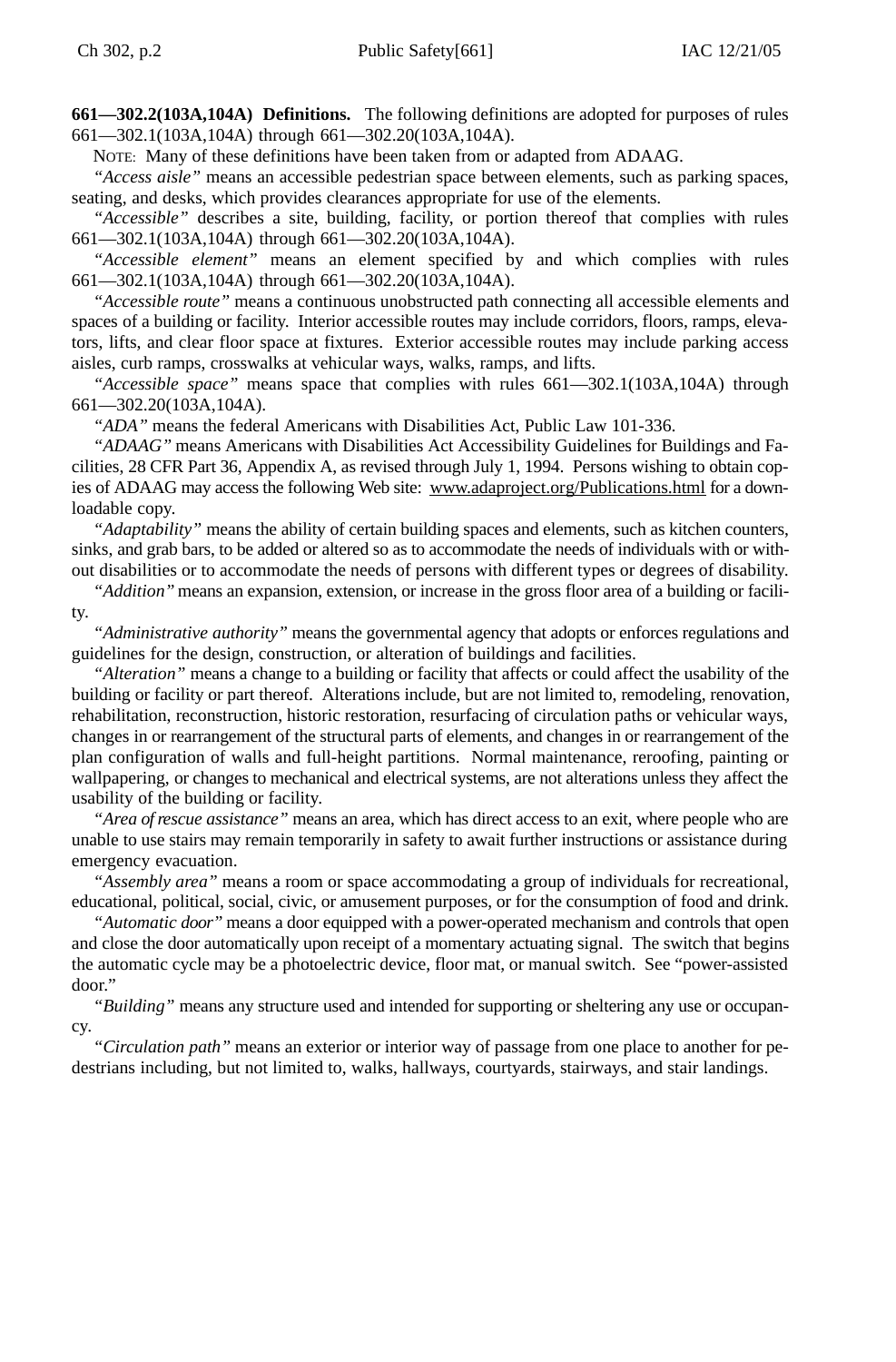*"Clear"* means unobstructed.

*"Clear floor space"* means the minimum unobstructed floor or ground space required to accommodate a single, stationary wheelchair and occupant.

*"Closed circuit telephone"* means a telephone with dedicated line(s) such as a house telephone, courtesy telephone or telephone that must be used to gain entrance to a facility.

*"Common use"* refers to those interior and exterior rooms, spaces, or elements that are made available for the use of a restricted group of people (for example, occupants of a homeless shelter, the occupants of an office building, or the guests of such occupants).

*"Cross slope"* means the slope that is perpendicular to the direction of travel. See "running slope." *"Curb ramp"* means a short ramp cutting through a curb or built up to it.

*"Detectable warning"* means a standardized surface feature built in or applied to walking surfaces or other elements to warn visually impaired people of hazards on a circulation path.

*"Educational occupancy"* means any building primarily used to deliver instruction in a classroom setting to students enrolled in primary or secondary schools or postsecondary institutions.

*"Egress, means of"* refers to a continuous and unobstructed way of exit travel from any point in a building or facility to a public way. A means of egress comprises vertical and horizontal travel and may include intervening room spaces, doorways, hallways, corridors, passageways, balconies, ramps, stairs, enclosures, lobbies, horizontal exits, courts and yards. An accessible means of egress is one that complies with rules  $661 - 302.1(103A, 104A)$  through  $661 - 302.20(103A, 104A)$  and does not include stairs, steps, or escalators. Areas of rescue assistance or evacuation elevators may be included as part of accessible means of egress.

*"Element"* means an architectural or mechanical component of a building, facility, space, or site. Examples of elements include, but are not limited to, telephones, curb ramps, doors, drinking fountains, seating, or water closets.

*"Entrance"* means any access point to a building or portion of a building or facility used for the purpose of entering. An entrance includes the approach walk, the vertical access leading to the entrance platform, the entrance platform itself, vestibules if provided, the entry door(s) or gate(s), and the hardware of the entry door(s) or gate(s).

*"Equivalent facilitation"* means the use of alternative designs and technologies which provide for substantially greater or equivalent access to and usability of a facility than is provided by technologies and designs which comply with the requirements of rules 661—302.1(103A,104A) through 661—302.20(103A,104A). Departures from particular technical and scoping requirements of rules 661—302.1(103A,104A) through 661—302.20(103A,104A) are permitted where the alternative designs and technologies used will provide equivalent facilitation.

*"Facility"* means all or any portion of buildings, structures, site improvements, complexes, equipment, roads, walks, passageways, parking lots, or other real or personal property located on a site.

*"Government facility"* means a structure accessible to the public which is owned or used by the state of Iowa or a political subdivision.

*"Ground floor"* means any occupiable floor less than one story above or below grade with direct access to grade. A building or facility always has at least one ground floor and may have more than one ground floor as where a split-level entrance has been provided or where a building is built into a hillside.

*"Marked crossing"* means a crosswalk or other identified path intended for use by pedestrians in crossing a vehicular way.

*"Mezzanine"* or *"mezzanine floor"* means that portion of a story which is an intermediate floor level placed within the story and having occupiable space above and below its floor.

*"Multifamily dwelling"* or *"multiple dwelling unit building"* means an apartment building containing four or more dwelling units. Rule 661—302.20(103A,104A) establishes accessibility requirements for multifamily dwellings of four or more units.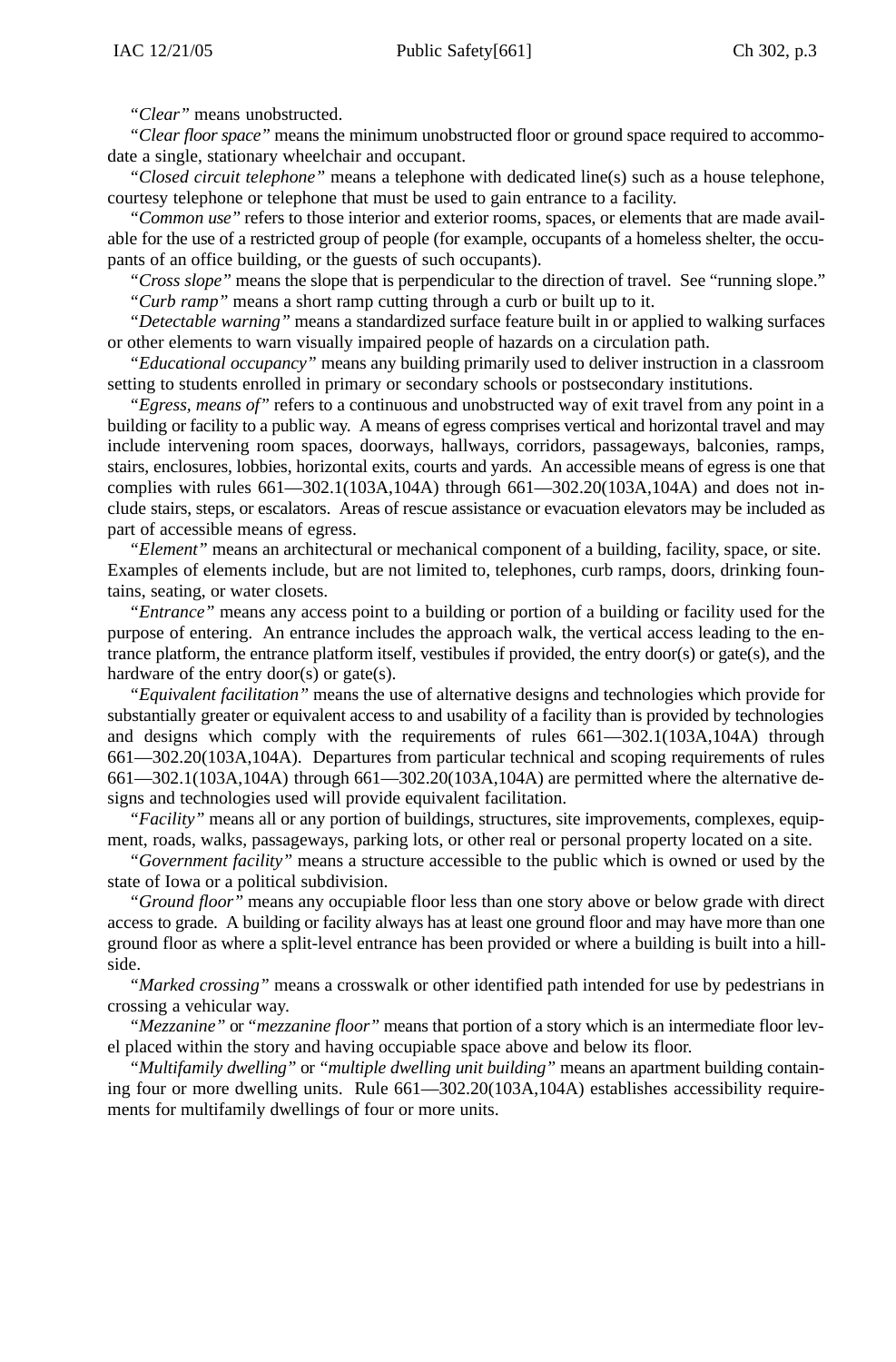*"Occupiable"* describes a room or enclosed space designed for human occupancy in which individuals congregate for amusement, educational or similar purposes, or in which occupants are engaged at labor, and which is equipped with means of egress, light, and ventilation.

*"Operable part"* means a part of a piece of equipment or appliance used to insert or withdraw objects, or to activate, deactivate, or adjust the equipment or appliance (for example, coin slot, push button, handle).

*"Power-assisted door"* means a door used for human passage with a mechanism that helps to open the door, or relieves the opening resistance of a door, upon the activation of a switch or a continued force applied to the door itself.

*"Private facility"* means a place of public accommodation or commercial facility which is not owned or used by the state of Iowa or a political subdivision and which is subject to Title III of the ADA and 28 CFR Part 36 or which is a transportation facility subject to Title III of the ADA and 49 CFR 37.45.

*"Public facility"* means a facility or portion of a facility constructed by, on behalf of, or for the use of a public entity subject to Title II of the ADA and 28 CFR Part 35 or to Title II of the ADA and to either 49 CFR 37.41 or 49 CFR 37.43.

*"Public use"* describes interior or exterior rooms or spaces that are made available to the general public. Public use may be provided at a building or facility that is privately or publicly owned.

*"Ramp"* means a walking surface which has a running slope greater than 1:20.

*"Running slope"* means the slope that is parallel to the direction of travel. See "cross slope."

*"Service entrance"* means an entrance intended primarily for delivery of goods or services.

*"Signage"* means displayed verbal, symbolic, tactile, and pictorial information.

*"Site"* means a parcel of land bounded by a property line or a designated portion of a public right-ofway.

*"Site improvement"* means landscaping, paving for pedestrian and vehicular ways, outdoor lighting, recreational facilities, and the like, added to a site.

*"Sleeping accommodations"* means rooms whose primary use is for people to sleep including, but not limited to, dormitory and hotel or motel guest rooms or suites.

*"Space"* means an identifiable area. Examples of spaces include, but are not limited to, rooms, toilet rooms, halls, assembly areas, entrances, storage rooms, alcoves, courtyards, and lobbies.

*"Story"* means that portion of a building included between the upper surface of a floor and upper surface of the floor or roof next above. If such portion of a building does not include occupiable space, it is not considered a story for purposes of rules 661—302.1(103A,104A) through 661—302.20(103A,104A). There may be more than one floor level within a story as in the case of a mezzanine or mezzanines.

*"Structural frame"* means columns and the girders, beams, trusses and spandrels having direct connections to the columns and all other members which are essential to the stability of the building as a whole.

*"Tactile"* describes an object that can be perceived using the sense of touch.

*"TDD"* means a telecommunication device for the deaf. See "text telephone (TTT)."

*"Technically infeasible"* means, with respect to an alteration of a building or a facility, that the alteration has little likelihood of being accomplished because existing structural conditions would require removing or altering a load-bearing member which is an essential part of the structural frame; or because other existing physical or site constraints prohibit modification or addition of elements, spaces, or features which are in full and strict compliance with the minimum requirements for new construction and which are necessary to provide accessibility.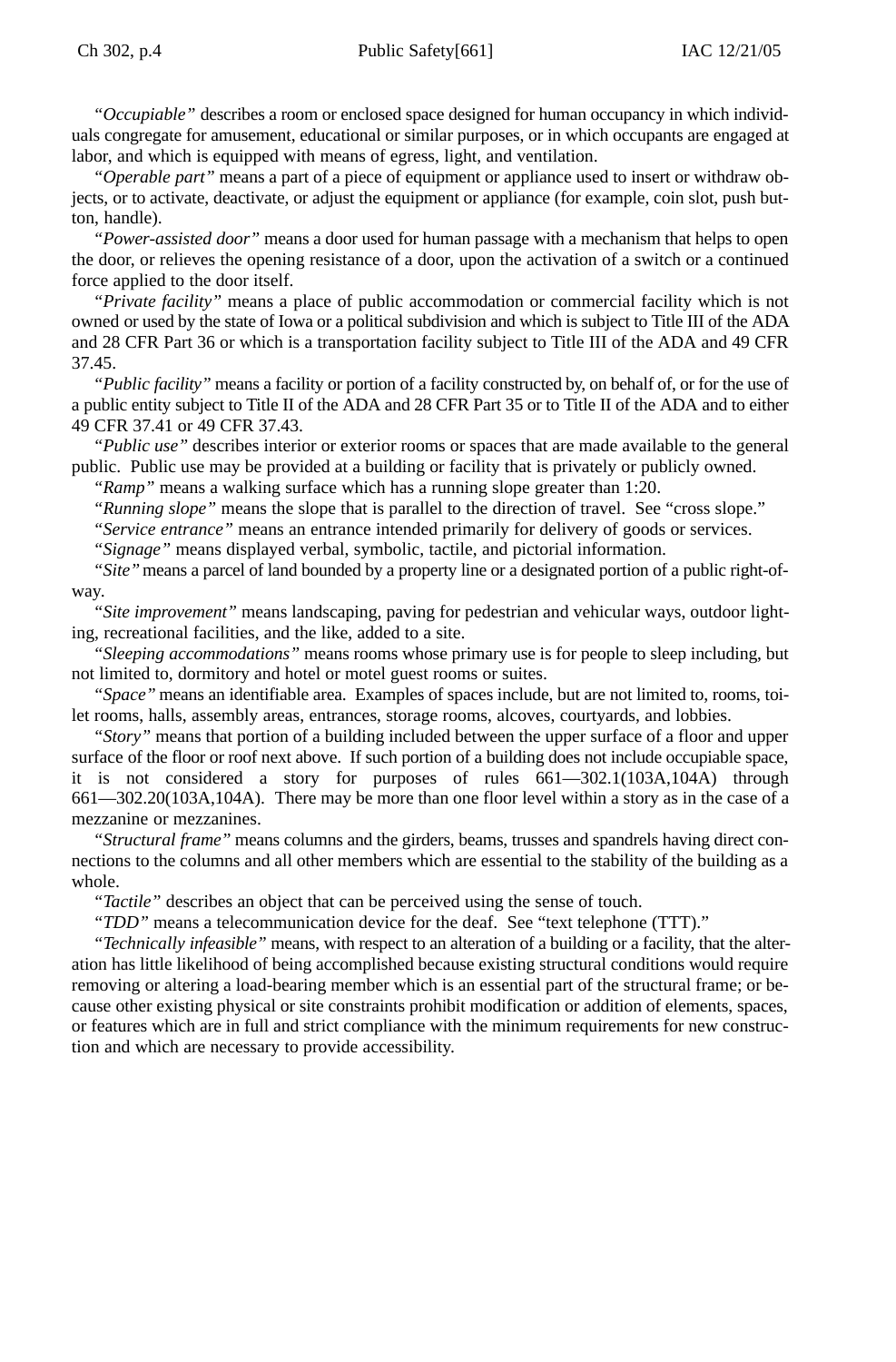*"Text telephone (TTT)"* means machinery or equipment that employs interactive text-based communications through the transmission of coded signals across the standard telephone network. Text telephones include devices known as TDDs (telecommunication display devices or telecommunication devices for deaf persons) or computers with special modems. Text telephones are also called TTYs, an abbreviation for teletypewriter.

*"Transient lodging"* means a building, facility, or portion thereof, excluding inpatient medical care facilities and residential facilities, that contains sleeping accommodations. Transient lodging may include, but is not limited to, resorts, group homes, hotels, motels, and dormitories.

*"Vehicular way"* means a route intended for vehicular traffic, such as a street, driveway, or parking lot.

*"Walk"* means an exterior pathway with a prepared surface intended for pedestrian use, including general pedestrian areas such as plazas and courts.

**661—302.3(103A,104A) Plan review procedures.** Prior to the commencement of construction of a facility which is required to comply with rules 661—302.1(103A,104A) through 661—302.20(103A,104A), the owner of the property, or a contractor, architect, or other design professional authorized to do so by law, acting on behalf of the owner of the property, shall submit an application for approval of the construction plans. The application shall be on a form required by the building code commissioner and shall be submitted to the local building authority, if there is one. If there is no local building authority, the application shall be submitted to the building code bureau. The application shall be accompanied by a copy of the construction plans and payment of the applicable fee.

### **661—302.4(103A,104A) Site development.**

**302.4(1)** *Development.* Proper attention to site development in the early stages of design is the most practical and economical way of making a site accessible and providing accessible entrances to buildings. The siting of facilities, grading, parking, and the routes of walks shall provide convenience, safety and unrestricted circulation of persons with disabilities and their vehicles.

**302.4(2)** *Grading.* The site shall be graded, even contrary to existing topography, so that it attains a level with all primary entrances, making the building or facility accessible to persons with physical disabilities.

**302.4(3)** *Accessible routes.* ADAAG section 4.3 is adopted by reference as the requirements for accessible routes in and around facilities required to comply with rules 661—302.1(103A,104A) through 661—302.20(103A,104A).

**302.4(4)** *Parking and passenger loading zones.* Parking spaces, parking lots and passenger loading zones shall comply with 661—Chapter 18.

**661—302.5(103A,104A) Building elements and spaces accessible to the physically handicapped.** ADAAG chapter 4 is adopted by reference as the requirements for accessible building elements and spaces for buildings and facilities required to comply with rules 661—302.1(103A,104A) through 661—302.20(103A,104A), with the following amendments:

Delete section 4.3.

NOTE: ADAAG section 4.3 is adopted by reference in subrule 302.4(3). Delete section 4.34.

**661—302.6(103A,104A) Restaurants and cafeterias.** ADAAG chapter 5 is adopted by reference as the accessibility requirements for restaurants and cafeterias.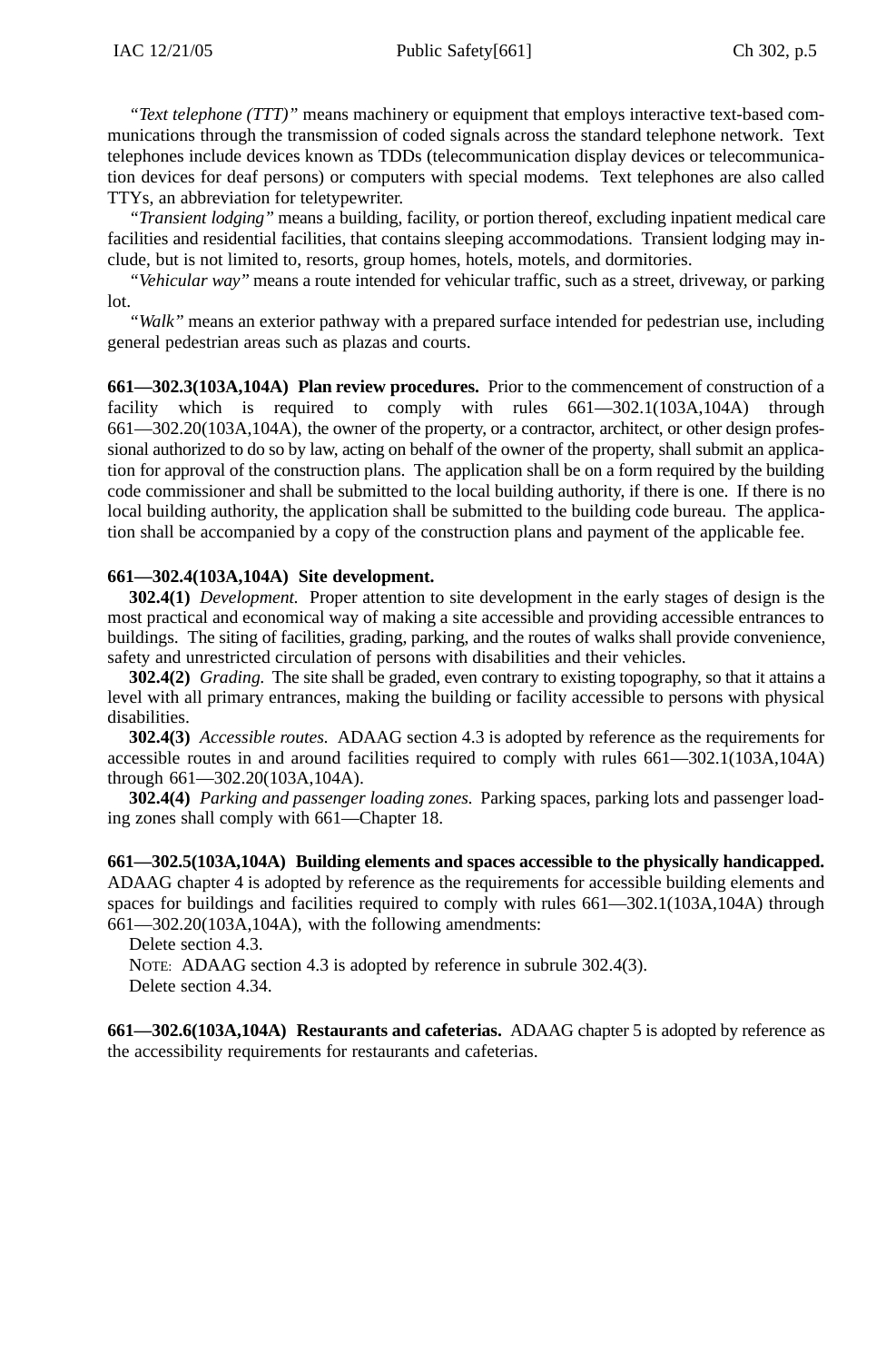**661—302.7(103A,104A) Medical care facilities.** ADAAG chapter 6 is adopted by reference as the accessibility requirements for medical care facilities which are required to comply with rules 661—302.1(103A,104A) through 661—302.20(103A,104A) with the following amendments:

Delete section 6.1, subsection (1), and insert in lieu thereof the following new subsection (1):

(1) Hospitals—general purpose hospitals, psychiatric facilities, detoxification facilities—All patient bedrooms and toilets, and all public use and common use areas are required to be designed and constructed to be accessible.

Delete section 6.1, subsection (3), and insert in lieu thereof the following new subsection (3):

(3) Long-term care facilities, nursing homes—All patient bedrooms and toilets, and all public use and common use areas are required to be designed and constructed to be accessible.

**661—302.8(103A,104A) Business and mercantile facilities.** ADAAG chapter 7 is adopted by reference as the accessibility requirements for business and mercantile facilities which are required to comply with rules 661—302.1(103A,104A) through 661—302.20(103A,104A).

**661—302.9(103A,104A) Libraries.** ADAAG chapter 8 is adopted by reference as the accessibility requirements for libraries which are required to comply with rules 661—302.1(103A,104A) through 661—302.20(103A,104A).

**661—302.10(103A,104A) Transient lodging facilities.** ADAAG chapter 9 is adopted by reference as the requirements for accessible transient lodging in facilities which are required to comply with rules 661—302.1(103A,104A) through 661—302.20(103A,104A).

**661—302.11(103A,104A) Transportation facilities.** ADAAG chapter 10 is adopted by reference as the accessibility requirements for transportation facilities which are required to comply with rules 661—302.1(103A,104A) through 661—302.20(103A,104A).

Rules 302.1(103A,104A) through 302.11(103A,104A) are intended to implement Iowa Code sections 103A.7, 103A.9, and 104A.1.

**661—302.12** to **302.19** Reserved.

# **661—302.20(103A,104A) Making apartments accessible and functional for persons with disabilities.**

**302.20(1)** Multiple dwelling unit buildings. This rule shall apply to all multiple dwelling unit buildings that consist of four or more dwelling units, if such buildings have one or more elevators. In such buildings without an elevator, all ground floor units must be accessible. The requirements of this rule shall apply to the individual dwelling units and the common use spaces which are accessible to persons with disabilities in multiple dwelling unit buildings.

EXCEPTION 1: A multiple dwelling unit building shall be deemed to be in compliance with this rule if it is located in a local jurisdiction which has enacted accessibility rules which have been recognized by the U.S. Department of Housing and Urban Development as providing a safe harbor for compliance with the accessibility requirements established in the federal Fair Housing Act and if the building has been found to be in compliance with those requirements, unless the building is required to comply with the requirements of the Uniform Federal Accessibility Standards, or other applicable standards which may be more restrictive than the provisions of this rule.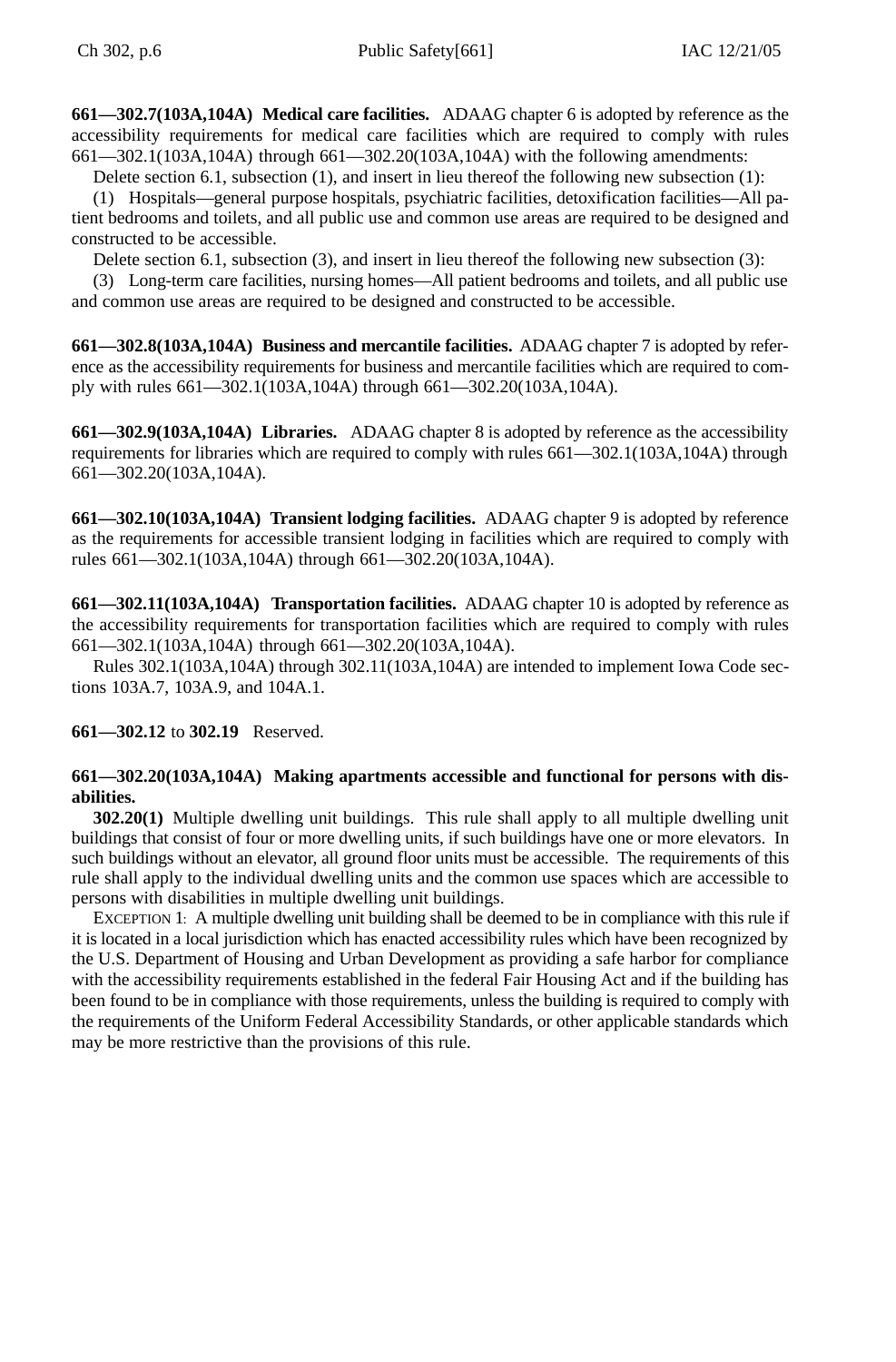EXCEPTION 2: Certain multiple dwelling unit buildings are required to comply with the Uniform Federal Accessibility Standards, published by the U.S. Access Board, 1988. Compliance with the provisions of this rule does not substitute for compliance with any applicable provision of the Uniform Federal Accessibility Standards, or any other applicable standards which may be more restrictive than the provisions of this rule.

NOTE: Compliance with the Uniform Federal Accessibility Standards is generally required for buildings and facilities constructed with federal financial assistance.

*"Dwelling unit"* means a single unit of residence for a household of one or more persons. Examples of a dwelling unit covered by these rules include a condominium, an apartment unit within an apartment building, and another type of dwelling in which sleeping accommodations are provided but toilet or cooking facilities are shared by occupants of more than one room or portion of the dwelling. Examples of the latter include dormitory rooms and sleeping accommodations in shelters intended for occupancy as a residence for homeless persons.

*"Ground floor"* means a floor of a building with a building entrance on an accessible route. A building may have one or more ground floors. Where the first floor containing dwelling units in a building is above grade, all units on that floor must be served by a building entrance on an accessible route. This floor will be considered to be a ground floor.

*a.* The individual dwelling units shall contain an accessible route into and through the unit.

(1) All doors intended for use as passage through the dwelling unit shall have a clear opening of at least 32" nominal width with the door open 90 degrees, measured between the face of the door and the stop. Openings more than 24" in depth are not considered doorways.

NOTE: A 34" door, hung in the standard manner, provides an acceptable 32" opening.

(2) Except at doorways, the minimum clear width of the accessible route shall be at least 36" wide.

(3) In single-story units, special features such as lofts or sunken or raised areas are not required to be on an accessible route provided the areas do not interrupt the accessible route through the remainder of the dwelling unit.

(4) In multistory dwelling units in buildings with elevators, the story of the unit that is served by the building elevator shall be the primary entry to the unit and such entry/accessible floor shall comply with the requirements of subparagraphs (1), (2) and (3) above. The entry/accessible floor shall contain a bathroom or powder room which complies with paragraph *"c"* below.

(5) Exterior deck, patio, or balcony surfaces shall be no more than  $\frac{1}{2}$ " below the floor level of the interior of the dwelling unit, unless they are constructed of impervious material such as concrete, brick or flagstone. In such case, the surface shall be no more than 4" below the floor level of the interior or lower if required by local building code.

(6) Thresholds at exterior doors, including sliding tracks, shall be no higher than  $\frac{3}{4}$ ". Thresholds and changes in elevations as in subparagraph (5) above shall be beveled with a slope no greater than 1:2.

*b.* Kitchens shall meet or be adaptable to meet the following:

(1) A clear floor space at least  $30'' \times 48''$  that allows a parallel approach by a person in a wheelchair must be provided at the range or cooktop and the sink. Either a parallel or forward approach must be provided at the oven, dishwasher, refrigerator/freezer or trash compactor.

(2) Clearance between counters and all opposing base cabinets, countertops, appliances or walls must be at least 40". In U-shaped kitchens with a sink or cooktop at the base of the "U," the base cabinets must be removable at that location or a 60" turning radius must be provided.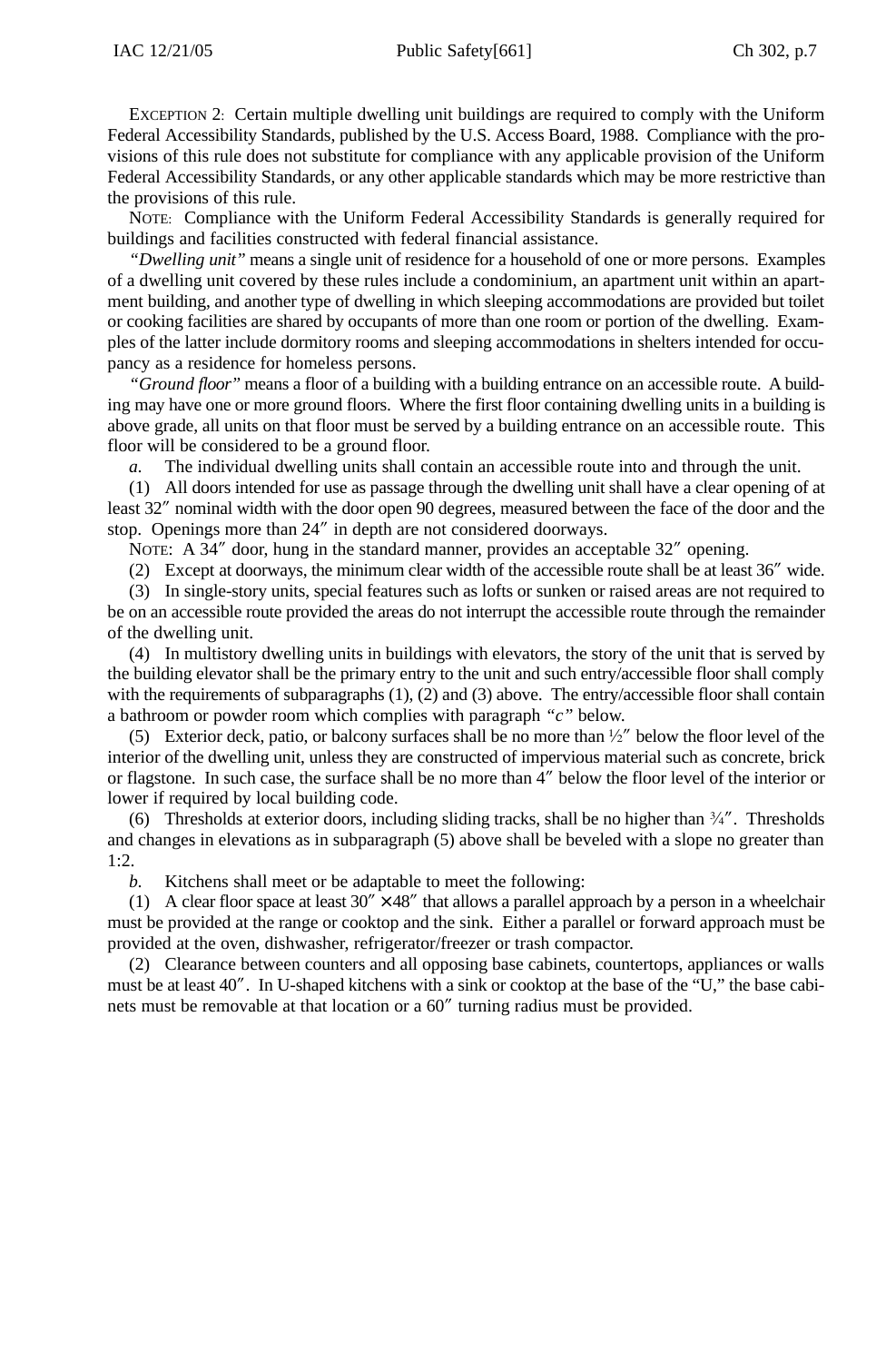## Ch 302, p.8 Public Safety[661] IAC 12/21/05

*c.* All bathrooms of covered multifamily dwelling units shall comply with provisions of subparagraph (1) of this paragraph or at least one bathroom in the dwelling unit shall comply with provisions of subparagraph (2) of this paragraph and all other bathrooms and powder rooms within the dwelling unit must be on an accessible route with usable entry doors in accordance with paragraph *"a"* above.

However, in multistory dwelling units, only those bathrooms on the accessible level are subject to these requirements. Where the powder room is the only facility provided on the accessible level of a multistory dwelling unit, the powder room must comply with the provisions of subparagraph (1) or (2) of this paragraph.

(1) Sufficient maneuvering space shall be provided within the bathroom for a person using a wheelchair or other mobility aid to enter and close the door, use the fixtures, reopen the door and exit. Doors may swing into the clear floor space provided at any fixture if the maneuvering space is provided. Maneuvering space may include any knee space or toe space available below the bathroom fixtures.

Clear floor space at fixtures may overlap.

If the shower stall is the only bathing facility provided in the covered dwelling unit, the shower stall shall measure at least  $36'' \times 36''$ .

NOTE: Cabinets under lavatories are acceptable provided the bathroom has space to allow a parallel approach by a person in a wheelchair; if parallel approach is not possible within the space, any cabinets provided would have to be removable to afford the necessary knee clearance for forward approach.

(2) Where the door swings into the bathroom, there shall be a clear space  $(2'6'' \times 4'0'')$  within the room to position a wheelchair or other mobility aid clear of the path of the door as it is closed and to permit the use of the fixtures. This clear space can include any knee space and toe space available below the bathroom fixtures.

Where the door swings out, a clear space shall be provided within the bathroom for a person using a wheelchair or other mobility aid to position the wheelchair such that the person is allowed use of the fixtures. There also shall be a clear space to allow persons using wheelchairs to reopen the door to exit.

When both tub and shower fixtures are provided in the bathroom, at least one fixture shall be made accessible. When two or more lavatories are provided in a bathroom, at least one shall be made accessible.

Toilets shall be located within bathrooms in a manner that permits a grab bar to be installed on one side of the fixture. In locations where toilets are adjacent to walls or bathtubs, the centerline of the fixture shall be a minimum of 1'6" from the obstacle. The other (nongrab bar) side of the toilet fixture shall be a minimum of 1'3" from the finished surface of the adjoining walls, vanities, or the edge of a lavatory.

Vanities and lavatories shall be installed with the center line of the fixture a minimum of 1'3" horizontally from an adjoining wall or fixture. The top of the fixture rim is a maximum height of  $2'10''$ above the finished floor. If knee space is provided below the vanity, the bottom of the apron is at least  $2'3''$  above the floor. If provided, full knee space (for front approach) is at least  $1'5''$  deep.

Bathtubs and tub/showers located in the bathroom shall provide a clear access aisle adjacent to the lavatory that is at least 2'6" wide and extends for a length of 4'0" (measured from the head of the bathtub).

Stall showers in the bathroom may be of any size or configuration. A minimum clear floor space  $2'6''$  wide  $\times$  4'0" deep should be available outside the stall. If the shower stall is the only bathing facility provided in the covered dwelling unit, or on the accessible level of a covered multistory unit, and measures a nominal  $36'' \times 36''$ , the shower stall must have reinforcing to allow for installation of an optional wall-hung bench seat.